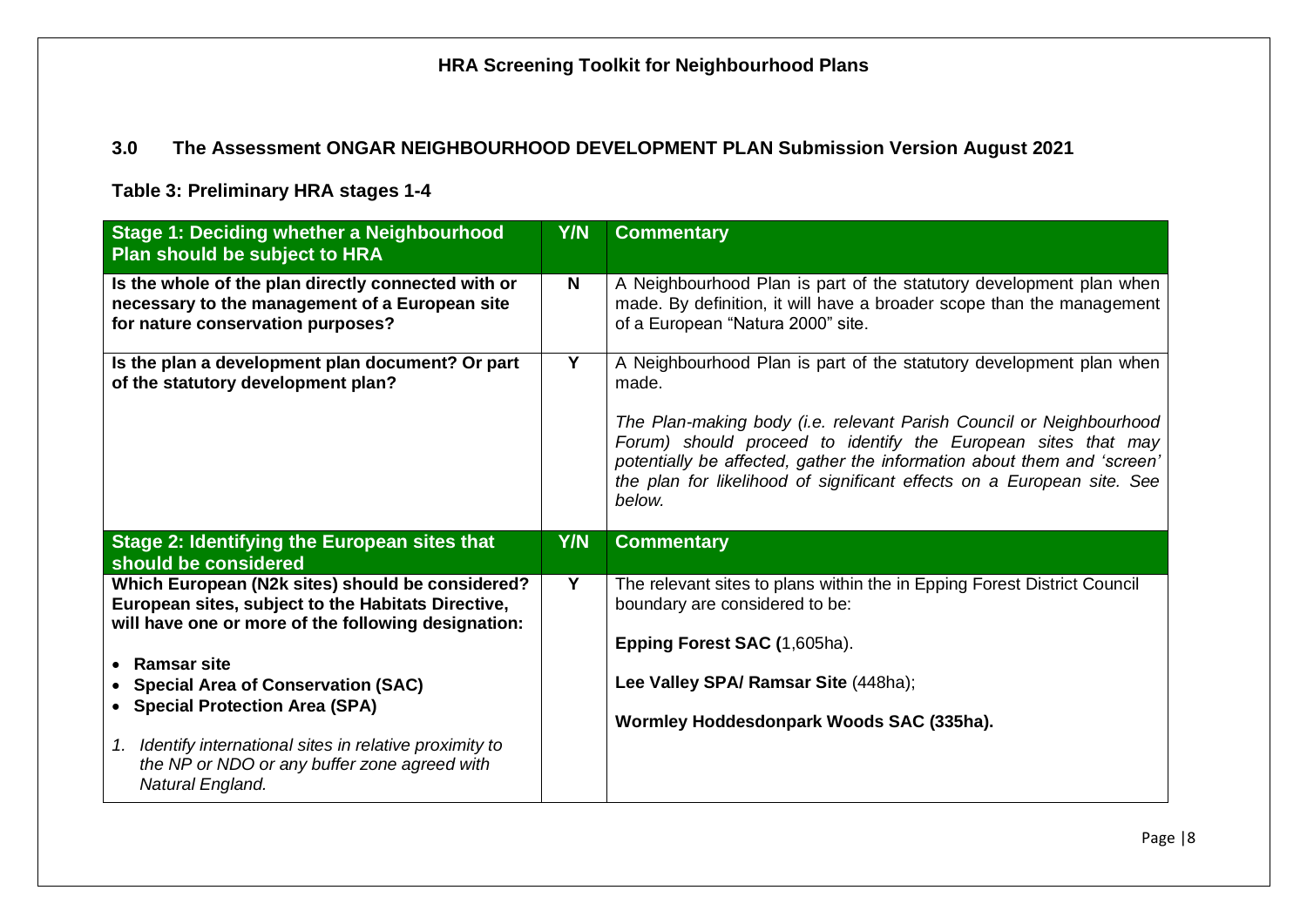| 2. Go to Natural England's 'Nature on the Map'<br>website:<br>www.natureonthemap.naturalengland.org.uk to<br>view the location of a SPA/SAC.<br><b>Stage 3: Gathering information about Epping</b><br>Forest SAC, Lee Valley SPA/ Ramsar site and | Y/N        | <b>Commentary</b>                                                                                                                                                                                                                                                                                                                                                                                                                                                                                                                                                                                                                                                                                                                                                                                                                                                                                                                                                                                                                                                                                                                                            |
|---------------------------------------------------------------------------------------------------------------------------------------------------------------------------------------------------------------------------------------------------|------------|--------------------------------------------------------------------------------------------------------------------------------------------------------------------------------------------------------------------------------------------------------------------------------------------------------------------------------------------------------------------------------------------------------------------------------------------------------------------------------------------------------------------------------------------------------------------------------------------------------------------------------------------------------------------------------------------------------------------------------------------------------------------------------------------------------------------------------------------------------------------------------------------------------------------------------------------------------------------------------------------------------------------------------------------------------------------------------------------------------------------------------------------------------------|
| <b>Wormley Hoddesdon Park SAC.</b>                                                                                                                                                                                                                |            |                                                                                                                                                                                                                                                                                                                                                                                                                                                                                                                                                                                                                                                                                                                                                                                                                                                                                                                                                                                                                                                                                                                                                              |
| Is there data or information already available/<br>published regarding the Epping Forest SAC/ Lee<br><b>Valley SPA/ Ramsar and Wormley Hoddesddon</b><br><b>Park SAC sites?</b>                                                                   | Y          | The following documents provide detailed information as to the<br>characteristics (Habitats Directive qualifying species and vulnerabilities)<br>of the Epping Forest SAC and the Lee Valley SPA/Ramsar Site:<br>JNCC (2010) Epping Forest SAC [online] available at:<br>http://www.jncc.gov.uk/ProtectedSites/SACselection/sac.asp?EUCo<br>de=UK0012720<br>JNCC (2010) Lee Valley SPA [online] available at:<br>http://www.jncc.gov.uk/default.aspx?page=2047<br>JNCC 2010 Wormley Hoddesdon Park SAC [online] available at :<br>http://www.jncc.gov.uk/ProtectedSites/SACselection/sac.asp?EUCo<br>de=UK0013696<br>The information contained in the Core Strategy Sustainability Appraisal<br>and Habitats Regulation Scoping Report (2010) undertaken by Scott<br>Wilson is found at Appendix 2 together with the more recent Epping<br>Forest District Local Plan Habitats Regulations Assessment June 2021<br>completed by AECOM. This sets out reasons for designation, historic<br>trends and current pressures and conservation objectives on the sites.<br>It indicates the vulnerabilities of the sites for consideration of potential<br>impacts. |
| Stage 4: Initial discussions on the method and                                                                                                                                                                                                    | <b>Y/N</b> | <b>Commentary</b>                                                                                                                                                                                                                                                                                                                                                                                                                                                                                                                                                                                                                                                                                                                                                                                                                                                                                                                                                                                                                                                                                                                                            |
| scope of the appraisal                                                                                                                                                                                                                            |            |                                                                                                                                                                                                                                                                                                                                                                                                                                                                                                                                                                                                                                                                                                                                                                                                                                                                                                                                                                                                                                                                                                                                                              |
| Have preliminary discussions taken place with<br>relevant bodies regarding the HRA for the<br><b>Neighbourhood Plan?</b>                                                                                                                          | N          | No, the Council is currently having the Epping Forest District Local Plan<br>Submission Version examined and is in discussion with the relevant<br>organisations in this regard. The NDP does not introduce additional                                                                                                                                                                                                                                                                                                                                                                                                                                                                                                                                                                                                                                                                                                                                                                                                                                                                                                                                       |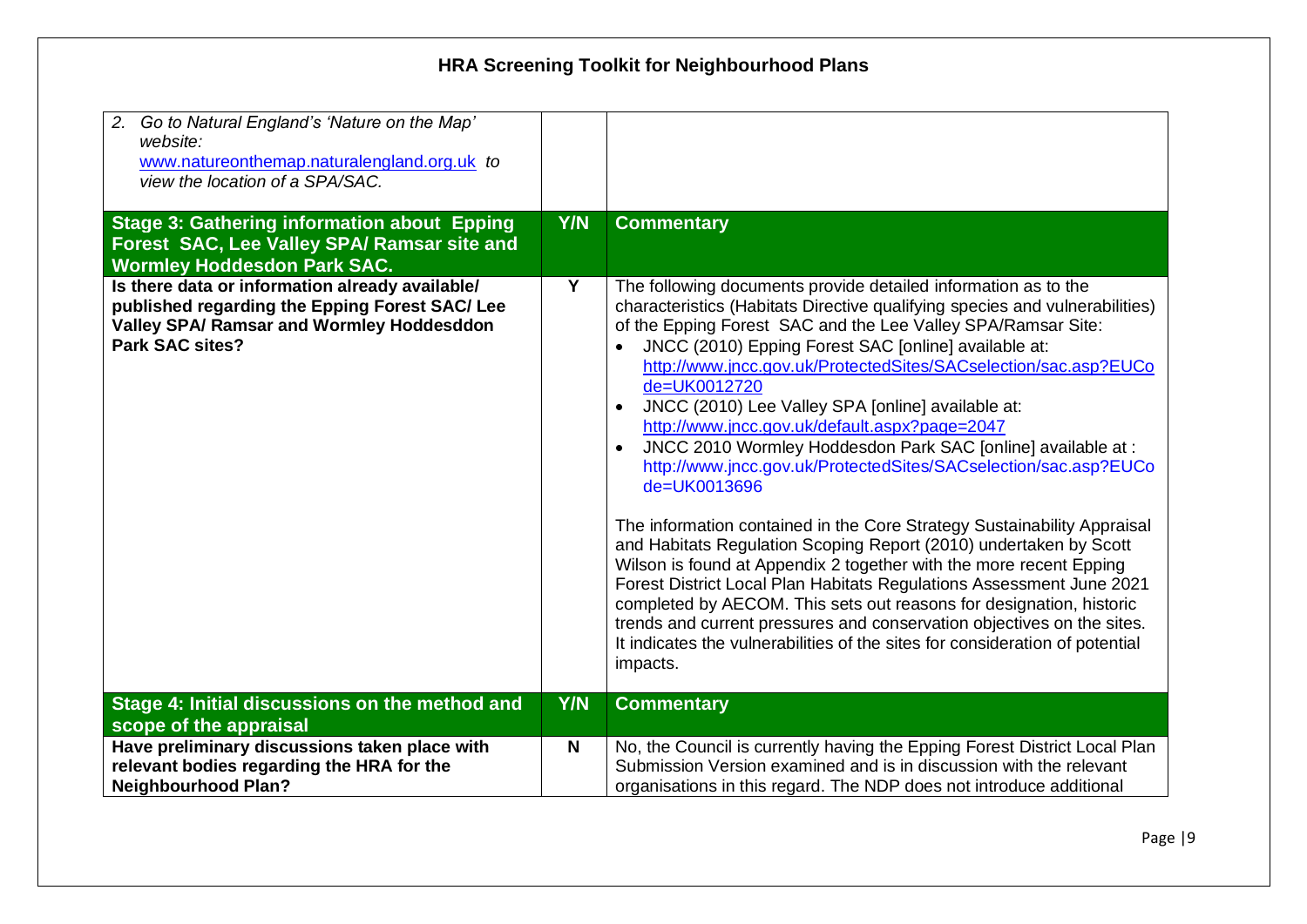| matters.                                                                 |
|--------------------------------------------------------------------------|
| In respect of road traffic emissions, where proposed development would   |
| result in a net increase in Annual Average Daily Traffic (AADT) on roads |
| within 200m of the Epping Forest SAC the Council has adopted an          |
| Interim Air Pollution Mitigation Strategy and an Interim Approach to     |
| Managing Recreational Pressure to ensure mitigation measures are in      |
| place that can be relied upon to avoid adverse effects on the SAC.       |
| A buffer Zone for the collection of contributions to the mitigation of   |
| recreational pressure on the Forest has been set at 6.2 km and the       |
| Ongar NDP area does not fall within this zone.                           |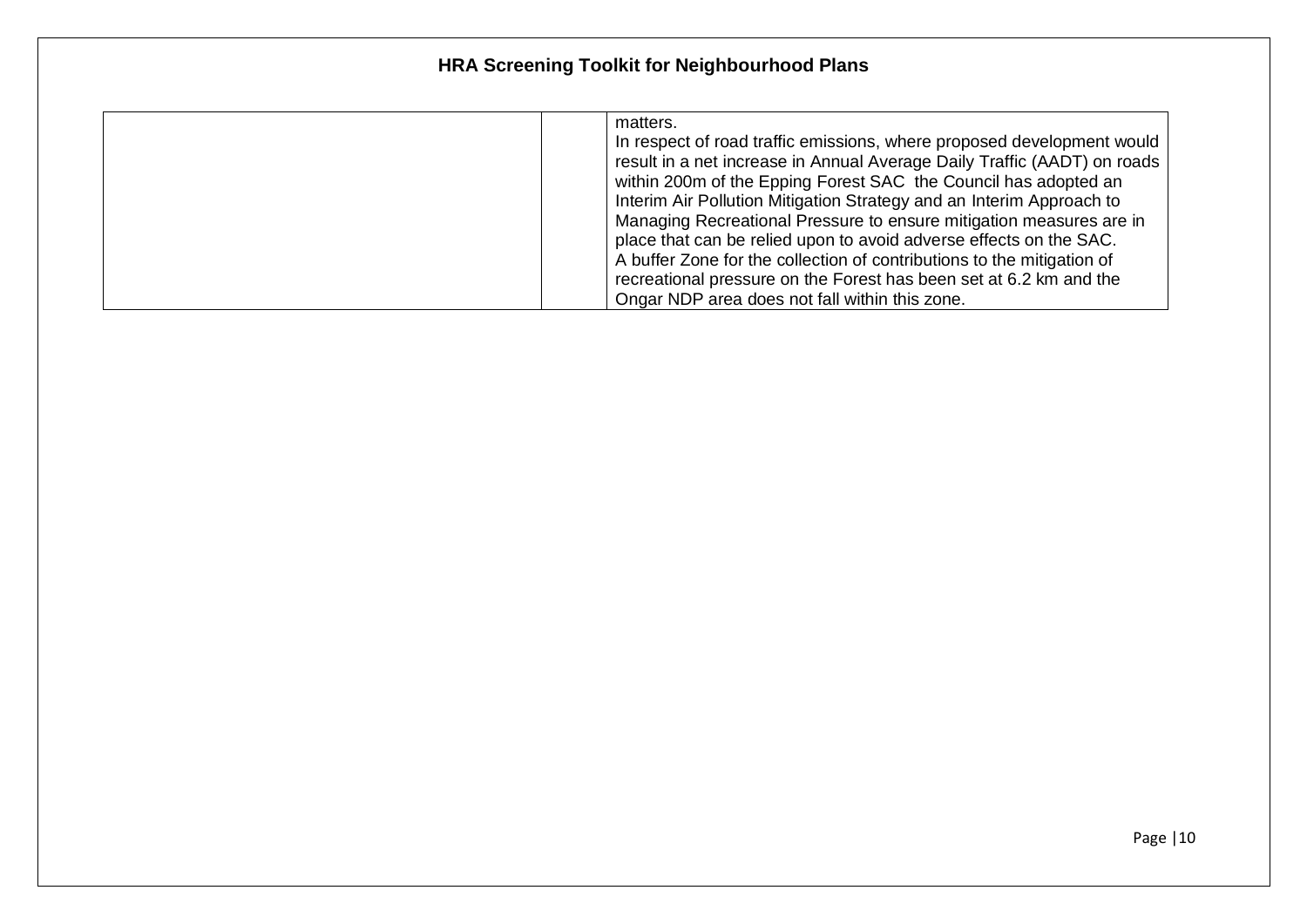### **Table 4: Screening the plan for likely significant effects**

.

| <b>Policy typology/</b><br><b>Policy references</b>                                                                                           | <b>Positive</b><br><b>Impact</b> | <b>Significant</b><br><b>Negative</b><br><b>Impact</b> | <b>Neutral</b><br><b>Impact</b> | <b>Commentary – refer to</b><br>Appendices 3 and 4 and other<br>published information                                                                                                                                                                                                                                                                                                                                                     |
|-----------------------------------------------------------------------------------------------------------------------------------------------|----------------------------------|--------------------------------------------------------|---------------------------------|-------------------------------------------------------------------------------------------------------------------------------------------------------------------------------------------------------------------------------------------------------------------------------------------------------------------------------------------------------------------------------------------------------------------------------------------|
| Step 1- Screening out general policy statements                                                                                               |                                  |                                                        |                                 |                                                                                                                                                                                                                                                                                                                                                                                                                                           |
| Overarching<br>Neighbourhood<br><b>Plan vision and</b><br>outcomes<br>The aims of the NDP<br>are outlined at<br>Paragraph 4.1 of the<br>plan. |                                  |                                                        | X                               | The aims in themselves are<br>unlikely to have any significant<br>effect on the European Sites.                                                                                                                                                                                                                                                                                                                                           |
| <b>Vision (and</b><br>objectives as<br>relevant)<br>As above, the aims<br>can be viewed as<br>outcomes sought see<br>below                    |                                  |                                                        | X                               |                                                                                                                                                                                                                                                                                                                                                                                                                                           |
| Outcome 1<br>Rural and urban<br>regeneration of the<br>Parish                                                                                 |                                  |                                                        |                                 | Due to the fact that the policies<br>of the plan are all considered to<br>be general policy statements<br>that set general criteria which<br>are almost wholly for the<br>protection of the assets, and<br>there are no allocations for<br>development made, it is<br>considered that there is no<br>conceivable outcome likely to<br>impact on the characteristics of<br>the European Sites set out in<br>Appendix 2 of this assessment. |
| Outcome 2<br>A more vibrant<br>historic High Street in<br><b>Chipping Ongar</b>                                                               |                                  |                                                        |                                 | As above                                                                                                                                                                                                                                                                                                                                                                                                                                  |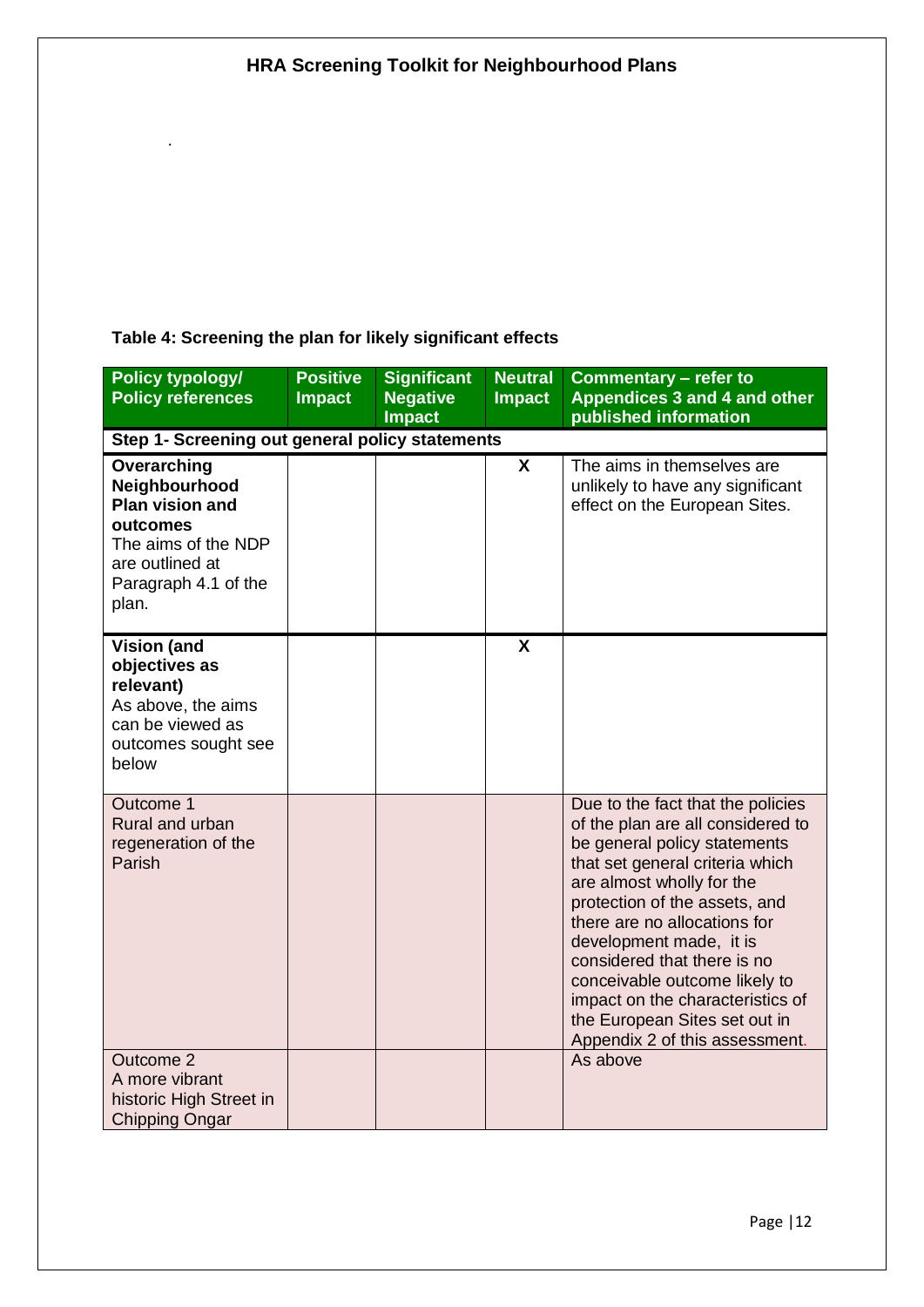| <b>Policy typology/</b><br><b>Policy references</b>                                                                                                                                                                                              | <b>Positive</b><br><b>Impact</b> | <b>Significant</b><br><b>Negative</b><br><b>Impact</b> | <b>Neutral</b><br><b>Impact</b> | <b>Commentary - refer to</b><br>Appendices 3 and 4 and other<br>published information                                                                                                                                                                                                                                                                                          |
|--------------------------------------------------------------------------------------------------------------------------------------------------------------------------------------------------------------------------------------------------|----------------------------------|--------------------------------------------------------|---------------------------------|--------------------------------------------------------------------------------------------------------------------------------------------------------------------------------------------------------------------------------------------------------------------------------------------------------------------------------------------------------------------------------|
| Outcome 3<br>Development that is<br>sustainable, well-<br>designed and creates<br>a distinctive local<br>identity                                                                                                                                |                                  |                                                        |                                 | As above                                                                                                                                                                                                                                                                                                                                                                       |
| Outcome 4<br>Protecting or<br>enhancing the<br>historic, natural and<br>rural environments of<br>Ongar                                                                                                                                           |                                  |                                                        |                                 | As above                                                                                                                                                                                                                                                                                                                                                                       |
| Outcome 5<br><b>Creating more</b><br>sustainable live/work<br>patterns                                                                                                                                                                           |                                  |                                                        |                                 | As above                                                                                                                                                                                                                                                                                                                                                                       |
| Outcome 6<br>Maintaining and<br>expanding the range<br>of local community<br>facilities and<br>amenities                                                                                                                                         |                                  |                                                        |                                 | As above                                                                                                                                                                                                                                                                                                                                                                       |
| Step 2 - Screening out projects referred to in, but not proposed by, the plan                                                                                                                                                                    |                                  |                                                        |                                 |                                                                                                                                                                                                                                                                                                                                                                                |
| <b>Emerging Local Plan</b><br>policies and<br>allocations.<br>In particular the<br>density of<br>development ONG-<br>RR3, and buffer Zone<br>for West Ongar<br>Concept framework<br>plan area ONG-ED6<br>relate to these Local<br>Plan policies. |                                  |                                                        | X                               | These have been separately<br>scoped and have been<br>assessed through Epping Local<br>Plan SA/Habitat Regulations<br>Assessment process. The Local<br>Plan continues to emerge and<br>the final assessment of the<br>Local Plan is critical to the<br>context of this assessment.<br>Step 3- Screening out aspects of a plan that could have not likely significant effect on |
| and projects                                                                                                                                                                                                                                     |                                  |                                                        |                                 | a site, alone or in combination with other aspects of the same plan or with other plans                                                                                                                                                                                                                                                                                        |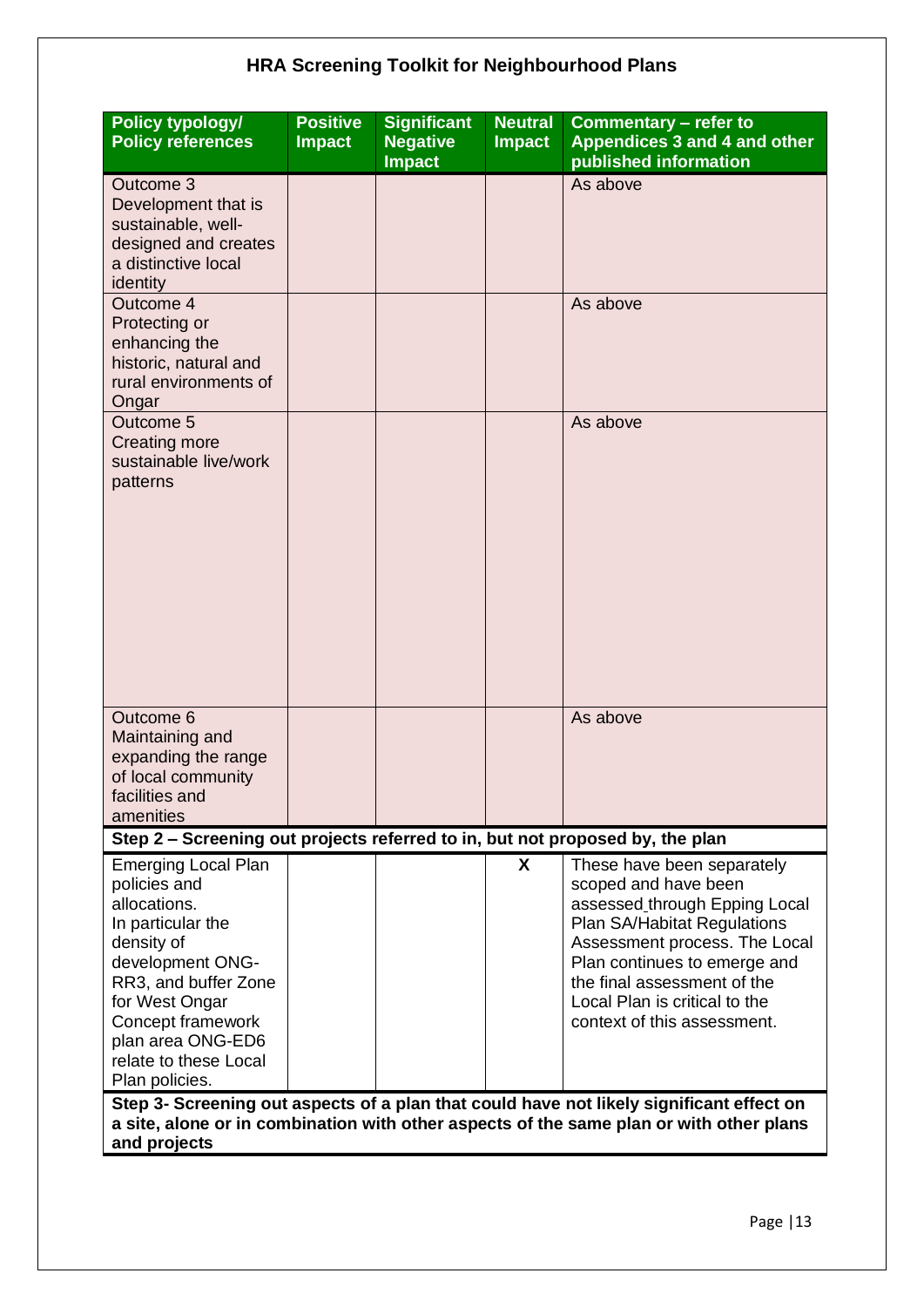| <b>Policy typology/</b><br><b>Policy references</b>                                                                                         | <b>Positive</b><br><b>Impact</b> | <b>Significant</b><br><b>Negative</b><br><b>Impact</b> | <b>Neutral</b><br><b>Impact</b> | Commentary - refer to<br>Appendices 3 and 4 and other<br>published information                                                                                                                                                                                                                                                                                                                                  |
|---------------------------------------------------------------------------------------------------------------------------------------------|----------------------------------|--------------------------------------------------------|---------------------------------|-----------------------------------------------------------------------------------------------------------------------------------------------------------------------------------------------------------------------------------------------------------------------------------------------------------------------------------------------------------------------------------------------------------------|
| <b>Development</b><br><b>Management</b><br>policies                                                                                         |                                  |                                                        | $\boldsymbol{\mathsf{X}}$       |                                                                                                                                                                                                                                                                                                                                                                                                                 |
| Detailed design<br>policies and criteria                                                                                                    |                                  |                                                        |                                 | These small-scale, development<br>management policies are most<br>relevant for householder or<br>other minor application, or minor<br>aspects of larger schemes. The<br>detailed, localised nature of<br>such policies enables these to<br>be screened out, as not having<br>any significant impact upon the<br>SAC/ SPA/ Ramsar site                                                                           |
| ONG-RR1, ONG-<br>RR3, ONG ED-1,<br>ONG ED-2, ONG-<br>ED5, ONG-CT3,<br>ONG-CT5                                                               |                                  |                                                        | $\mathbf{x}$                    | As above                                                                                                                                                                                                                                                                                                                                                                                                        |
| <b>Protection policies</b>                                                                                                                  |                                  |                                                        | X                               | Protection policies seek to<br>maintain the 'status quo'. As<br>such, by definition, any decision<br>to retain existing land use types<br>or operations at a particular<br>location would not lead to any<br>changes to 'baseline'<br>circumstances. Therefore, these<br>policies could not be expected<br>to have a significant impact<br>upon the European sites, so<br>may be screened out at this<br>stage. |
| 'Protection of assets'<br>policies and site<br>specific designations<br>ONG- ED2, ONG-<br>ED3, ONG-ED4,<br>ONG -CT1, ONG<br>ED <sub>6</sub> |                                  |                                                        | X                               | As above                                                                                                                                                                                                                                                                                                                                                                                                        |
| Landscape/<br>protection of open<br>space designations<br>ONG-RR1, ONG ED-<br>1, ONG ED5, ONG-<br>CT <sub>1</sub>                           |                                  |                                                        | $\mathbf{x}$                    | As above                                                                                                                                                                                                                                                                                                                                                                                                        |
| Employment<br>protection areas                                                                                                              |                                  |                                                        | $\mathbf{x}$                    | As above                                                                                                                                                                                                                                                                                                                                                                                                        |
| Town centres and<br>primary shopping<br>frontages<br>ONG-RR2                                                                                |                                  |                                                        | $\mathbf{x}$                    | As above                                                                                                                                                                                                                                                                                                                                                                                                        |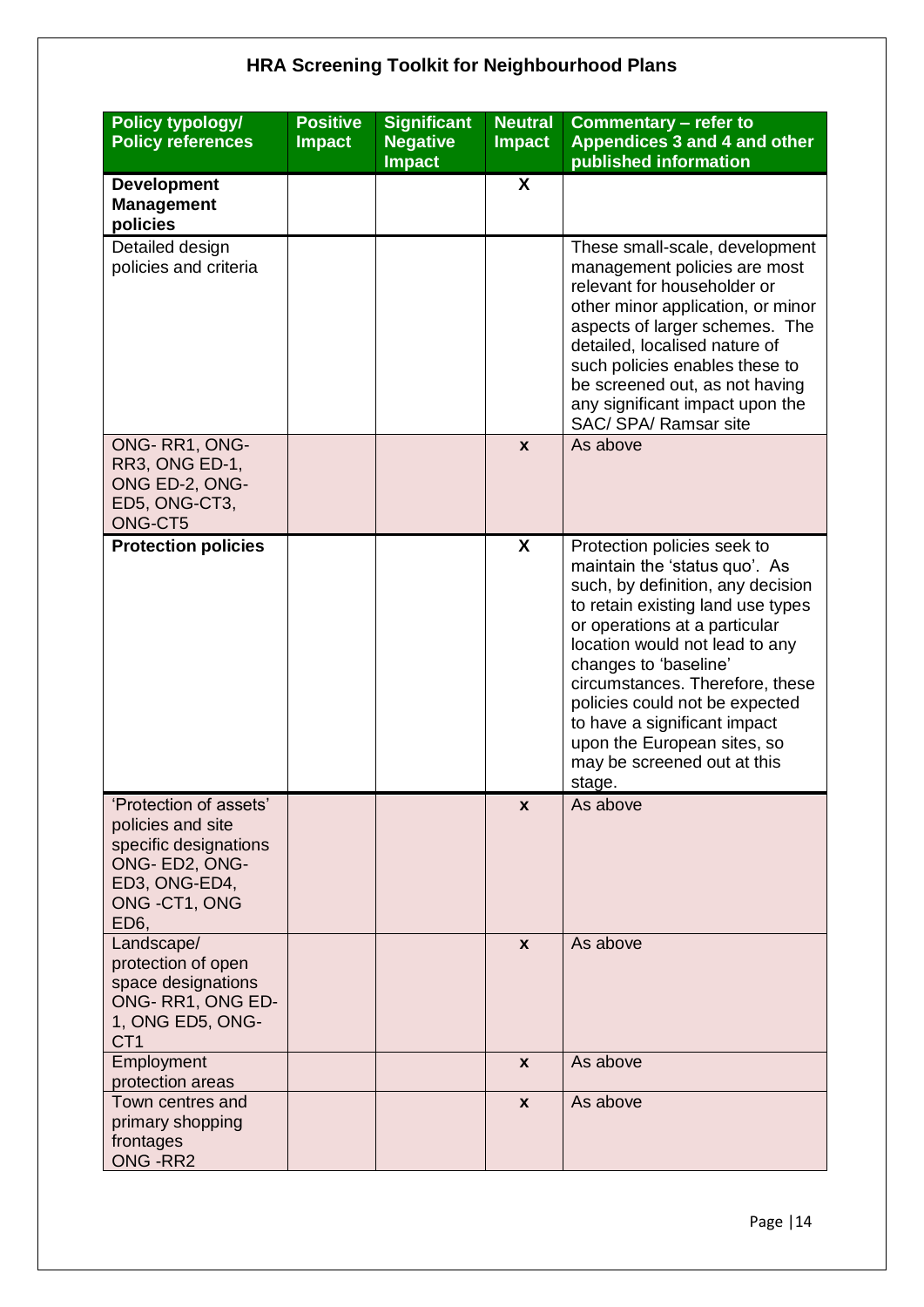| Policy typology/<br><b>Policy references</b>                                                                                           | <b>Positive</b><br><b>Impact</b> | <b>Significant</b><br><b>Negative</b><br><b>Impact</b> | <b>Neutral</b><br><b>Impact</b> | <b>Commentary - refer to</b><br>Appendices 3 and 4 and other<br>published information                                           |
|----------------------------------------------------------------------------------------------------------------------------------------|----------------------------------|--------------------------------------------------------|---------------------------------|---------------------------------------------------------------------------------------------------------------------------------|
| <b>Development land</b><br>allocations<br>There are no<br>allocations in the<br><b>NDP</b>                                             |                                  |                                                        | X                               |                                                                                                                                 |
| Transport/<br>connectivity<br>policies<br>ONG-RR4, ONG-<br>CT3, ONG CT5                                                                |                                  |                                                        | $\mathbf{x}$                    | Policies relate to small-scale<br>access proposals for active<br>travel only                                                    |
| <b>Green</b><br>infrastructure/<br>tourism policies                                                                                    |                                  |                                                        | X                               |                                                                                                                                 |
| Potential green<br>infrastructure<br>connections to<br>Epping Forest SAC/<br>Lee Valley<br><b>SPA/Ramsar Sites</b><br><b>NONE</b>      |                                  |                                                        | X                               | Policies do not relate to<br>connectivity with any European<br>Site.                                                            |
| <b>Proposals for</b><br>tourist hubs or<br>facilities                                                                                  |                                  |                                                        | n/a                             |                                                                                                                                 |
| <b>Consideration of in combination effects</b>                                                                                         |                                  |                                                        |                                 |                                                                                                                                 |
| Are there any<br>cumulative effects<br>of the whole plan -<br>or the plan in<br>combination with<br>others that may be<br>significant? |                                  |                                                        |                                 | Due to its scale and proposals<br>there are no identified likely<br>significant effects and therefore<br>no cumulative effects. |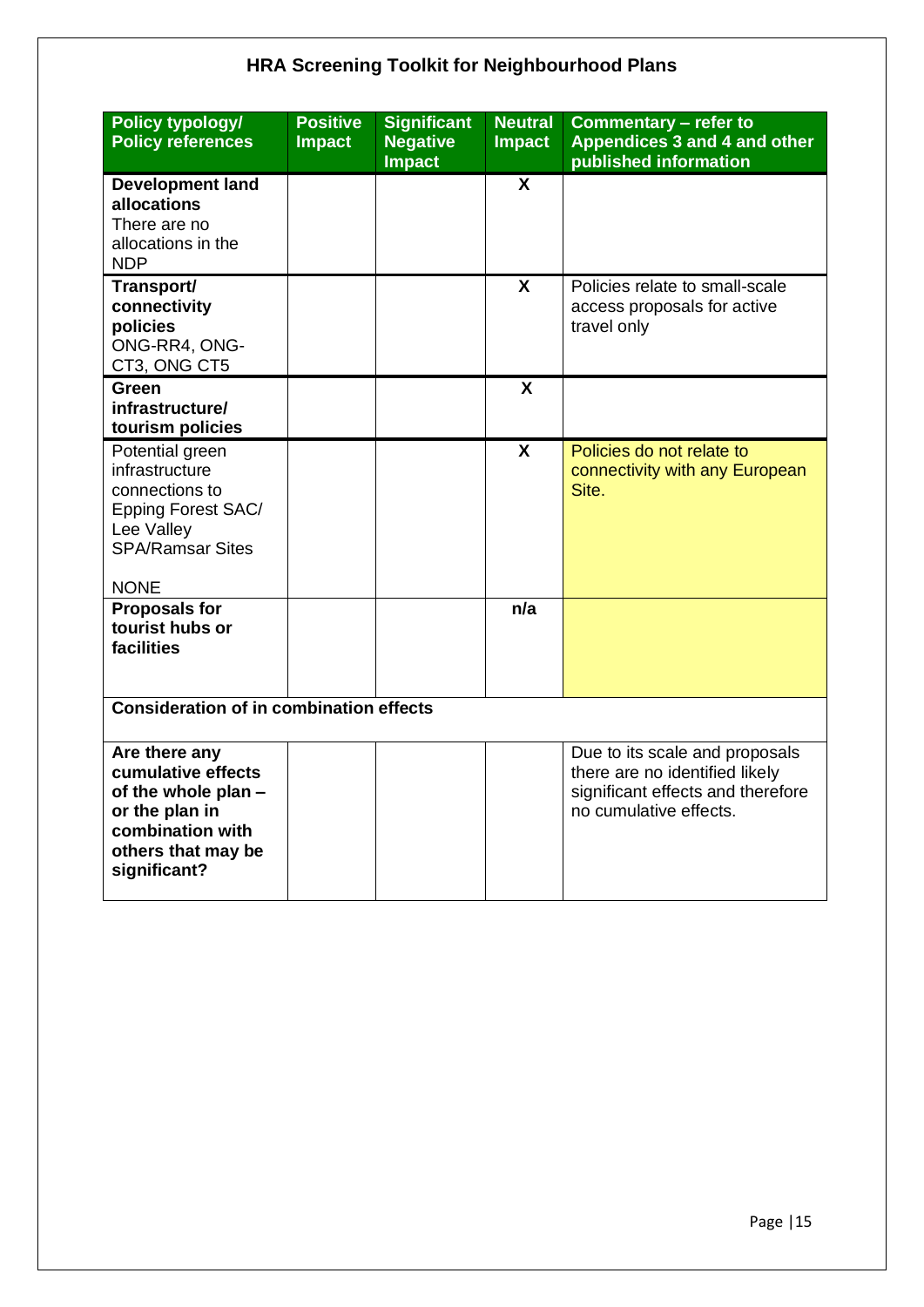**Appendix 4: HRA Screening PRO-FORMA** *– completed following consultation with Natural England.* **Ongar Neighbourhood Plan Submission Version August 2021**

#### **EPPING FOREST DISTRICT COUNCIL**

#### **Neighbourhood Plan HRA Pro-forma**

| Name of Qualifying Body       | Ongar Parish Council – assessment produced on their<br>behalf by EFDC |
|-------------------------------|-----------------------------------------------------------------------|
| Name of Neighbourhood<br>Plan | Ongar Neighbourhood Plan Submission Version<br>August 2021            |
| Date                          | 12 October 2021                                                       |

HRA Preliminary Stages 1-4

The relevant European Sites are: **Epping Forest SAC (**1,605ha), **Lee Valley SPA/ Ramsar Site** (448ha), and **Wormley Hoddesdonpark Woods SAC (335ha).**

Due to the fact that the policies of the plan are all considered to be general policy statements that set general criteria which are almost wholly for the protection of the assets, and there are no allocations for development made, it is considered that there is no conceivable outcome likely to impact on the characteristics of the European Sites set out in this assessment.

| HRA Stage 5 Have any potential Significant Likely Effects been | ∣ No |
|----------------------------------------------------------------|------|
| identified?                                                    |      |

HRA Stage 6 If a potentially significant negative impact of an emerging NP or NDO proposal or policy has been identified upon Epping Forest SAC, Lee Valley SPA/Ramsar Sites or Wormley Hoddesdonpark Woods SAC, the following questions should be considered:

| N/A |
|-----|
| N/A |
| N/A |
| N/A |
|     |